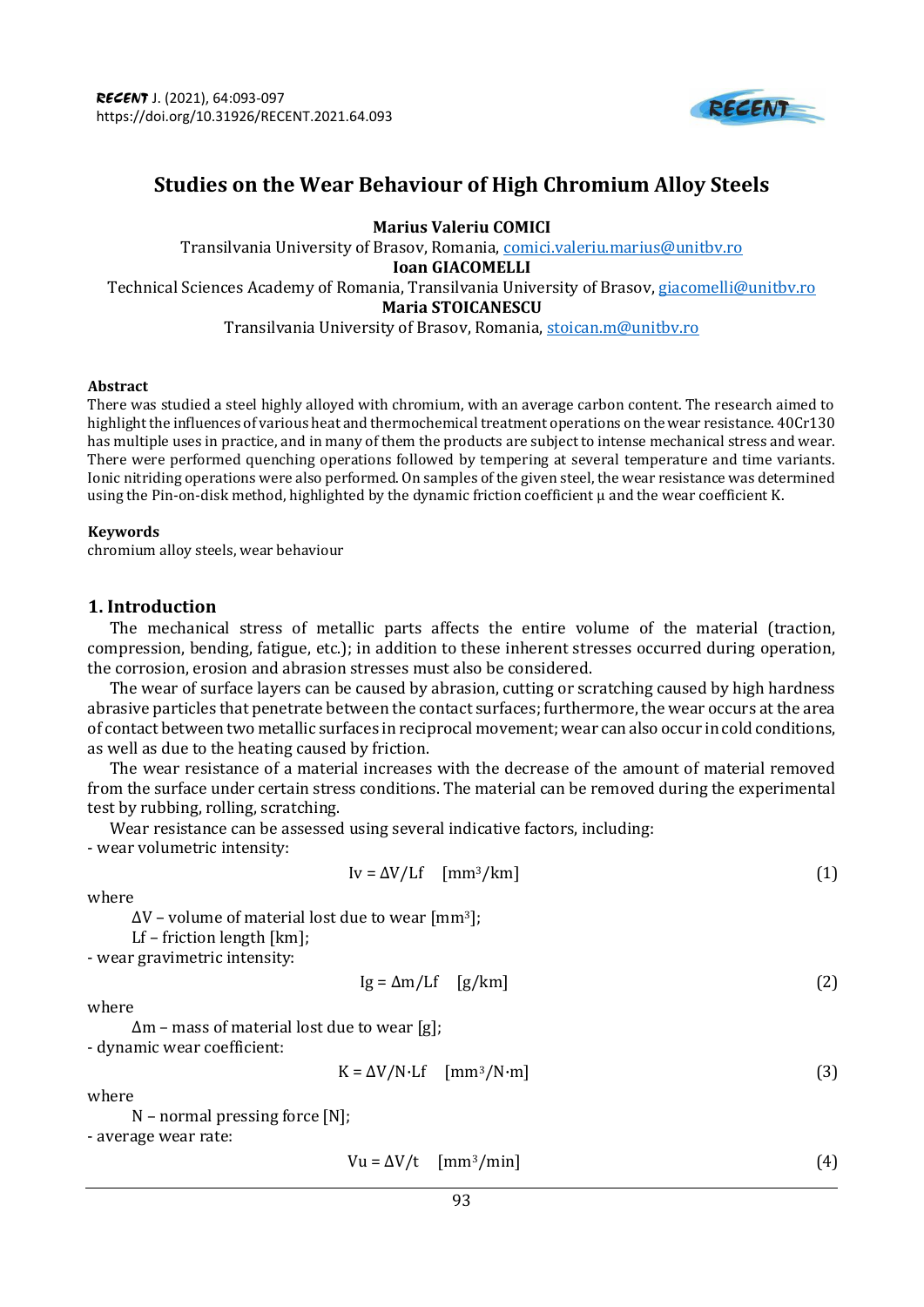## where

t – wear test time [min].

This indicator allows the determination of both the wear behaviour and of the dynamic friction coefficients (µ).

# **2. Experimental Tests**

The studied steel (40Cr130) has the chemical composition presented in Table 1.

| Steel grade |                |                  | Chemical composition [%] |          |     |     |       |      |     |     |
|-------------|----------------|------------------|--------------------------|----------|-----|-----|-------|------|-----|-----|
| Numerical   | Alphanumerical | <b>STAS 3583</b> |                          | Cr       | Mn  | Si  |       |      | Mo  | Cu  |
| symbol      | symbol         |                  |                          |          | max | max | max   | max  | max | max |
| 1.4031      | X39Cr13        | 40Cr130          | $0.35 -$                 | $12.5 -$ | 1.0 | 1.0 | 0.045 | 0.03 |     | 0.3 |
|             |                |                  | 0.42                     | 14.5     |     |     |       |      |     |     |

Samples of this material underwent multiple heat and thermochemical treatment operations. The heat treatments were performed by heating in vacuum ovens and cooling in ventilated nitrogen. The thermochemical treatment consisted of plasma nitriding. Table 2 describes these technological operations.

| Table 2. Heat and thermochemical deathful applied to Tour 199 |           |           |              |            |            |
|---------------------------------------------------------------|-----------|-----------|--------------|------------|------------|
| Annealing                                                     | Quenching | Tempering | Ionic        | Hardness   |            |
| [°C]                                                          | [°C]      | [°C]      | nitriding    | Core [HRC] | Layer [HV] |
| 770                                                           | 950       | 150       | 520 °C, 20 h | 51.5       | 575        |
|                                                               |           | 510       |              | 52.8       | 544        |
|                                                               | 1040      | 150       | 520 °C, 20 h | 54.0       | 588        |
|                                                               |           | 510       |              | 52.9       | 584        |
|                                                               | 1100      | 150       | 520 °C, 20 h | 50.8       | 558        |
|                                                               |           | 510       |              | 51.6       | 538        |

Table 2. Heat and thermochemical treatments applied to 40Cr130

The figures 1 … 4 show images of the structures of the samples ( $\varnothing$  20  $\times$  15 mm) treated according to Table 2.

For the correct determination of the measurement results, the surfaces intended for wear tests have been properly finished. The test was performed using a Pin-on-disk tribometer, assisted by an electromagnetic transducer (LVDT - Linear Variable Differential Transformer - sensor), and a Taylor - Thomson profilometer. This system allows the determination of the friction coefficients and of the wear rate based on the volume of material lost.



Fig. 1. 40Cr130, annealed at 770 °C and cooled in air. Scale 1000:1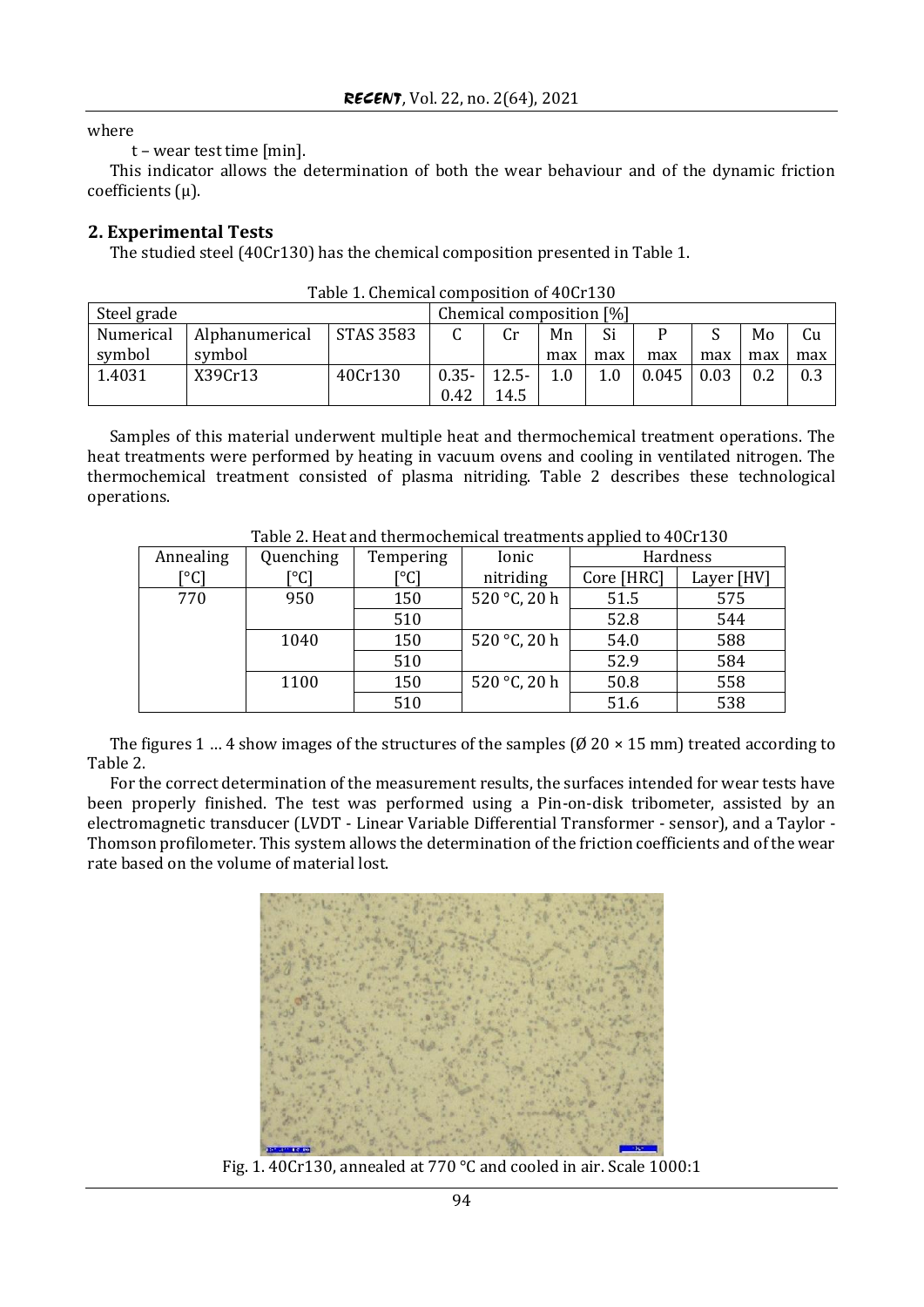

Fig. 2. 40Cr130, vacuum quenched from 1040 °C, cooled in nitrogen and tempered at 150 °C. Scale 1000:1



Fig. 3. 40Cr130, quenched in vacuum from 1040 °C, tempered at 150 °C and nitrided at 520 °C. Scale 1000:1



Fig. 4. 40Cr130, quenched in vacuum from 1040 °C, tempered at 510 °C and nitrided at 520 °C. Scale 1000:1

The test conditions were the same for all samples, i.e.:

- Wear trace radius 5 mm;
- Normal load applied 10 N;
- Maximum number of rotations 400;
- Ambient temperature 24 °C;
- Humidity 32%.

The average wear rate is calculated according to the volume of material lost during the test. This volume is determined based on the section of the wear trace, provided by the Taylor - Thomson profilometer.

The determinations carried out on samples treated differently led to the results presented in Table 3.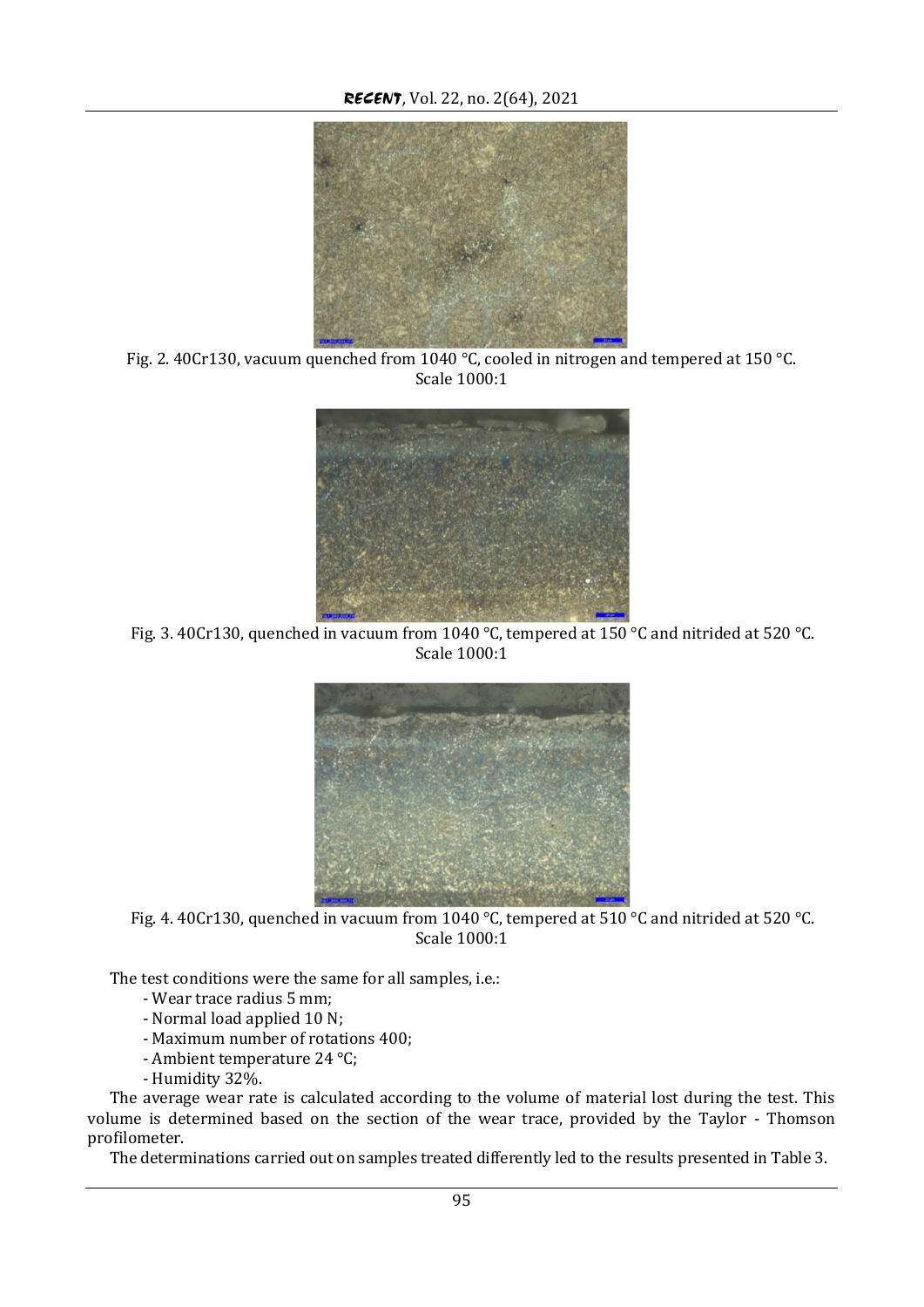| Table 3. Coefficients K and µ for 40Cr130 |                 |                          |                                                                                                                                                                                                                                                                                                                                                                                                                                                                                                                                                                                                                                                           |                                      |                  |  |  |
|-------------------------------------------|-----------------|--------------------------|-----------------------------------------------------------------------------------------------------------------------------------------------------------------------------------------------------------------------------------------------------------------------------------------------------------------------------------------------------------------------------------------------------------------------------------------------------------------------------------------------------------------------------------------------------------------------------------------------------------------------------------------------------------|--------------------------------------|------------------|--|--|
| Heat treatment                            |                 | Thermochemical treatment |                                                                                                                                                                                                                                                                                                                                                                                                                                                                                                                                                                                                                                                           | Wear                                 |                  |  |  |
|                                           |                 | Ionic nitriding          |                                                                                                                                                                                                                                                                                                                                                                                                                                                                                                                                                                                                                                                           | coefficient K                        | Dynamic friction |  |  |
| Quenching                                 | Tempering       | Temperature              | Time                                                                                                                                                                                                                                                                                                                                                                                                                                                                                                                                                                                                                                                      | $\left[\text{mm}^3/\text{Nm}\right]$ | coefficient µ    |  |  |
| $\lceil{^\circ}\text{C}\rceil$            | $\rm ^{\circ}C$ |                          | $[h] \centering% \includegraphics[width=1.0\textwidth]{Figures/PN1.png} \caption{The 3D maps of the parameter $\Omega$ with the same parameters. The 3D maps are the same as in Figure \ref{fig:map}(a) and the 3D maps are the same as in Figure \ref{fig:map}(b) and the 3D maps are the same as in Figure \ref{fig:map}(c) and the 3D maps are the same as in Figure \ref{fig:map}(d) and the 3D maps are the same as inFigure \ref{fig:map}(e) and the 3D maps are the same as inFigure \ref{fig:map}(e) and the 3D maps are the same as inFigure \ref{fig:map}(f) and the 3D maps are the same as inFigure \ref{fig:map}(f) and the 3D maps are the$ |                                      |                  |  |  |
| 1040                                      | 150             |                          |                                                                                                                                                                                                                                                                                                                                                                                                                                                                                                                                                                                                                                                           | 8.8                                  | 0.66             |  |  |
|                                           | 510             |                          |                                                                                                                                                                                                                                                                                                                                                                                                                                                                                                                                                                                                                                                           | 10.2                                 | 0.79             |  |  |
| 950                                       | 150             | 520                      | 20                                                                                                                                                                                                                                                                                                                                                                                                                                                                                                                                                                                                                                                        | 3.7                                  | 0.57             |  |  |
|                                           | 510             | 520                      | 20                                                                                                                                                                                                                                                                                                                                                                                                                                                                                                                                                                                                                                                        | 9.5                                  | 0.52             |  |  |
| 1040                                      | 150             | 520                      | 20                                                                                                                                                                                                                                                                                                                                                                                                                                                                                                                                                                                                                                                        | 7.0                                  | 0.6              |  |  |
|                                           | 510             | 520                      | 20                                                                                                                                                                                                                                                                                                                                                                                                                                                                                                                                                                                                                                                        | 5.2                                  | 0.52             |  |  |
| 1100                                      | 150             | 520                      | 20                                                                                                                                                                                                                                                                                                                                                                                                                                                                                                                                                                                                                                                        | 5.8                                  | 0.56             |  |  |
|                                           | 510             | 520                      | 20                                                                                                                                                                                                                                                                                                                                                                                                                                                                                                                                                                                                                                                        | 4.8                                  | 0.52             |  |  |
| 770                                       | 1040            | 150                      |                                                                                                                                                                                                                                                                                                                                                                                                                                                                                                                                                                                                                                                           | 57.2                                 |                  |  |  |
|                                           |                 | 510                      |                                                                                                                                                                                                                                                                                                                                                                                                                                                                                                                                                                                                                                                           | 53.1                                 |                  |  |  |

*RECENT*, Vol. 22, no. 2(64), 2021

The system used in the tests allows obtaining charts of the variation of the dynamic friction coefficient during the wear process. The average values of the dynamic friction coefficients are determined based on this, according to the data in Table 3.

Figures 5 and 6 show the sets of charts for two of the cases.



Fig. 5. Variation of the dynamic friction coefficient according to the distance travelled for 40Cr130 quenched from 1040 °C, tempered at 150 °C and nitrided at 520 °C.